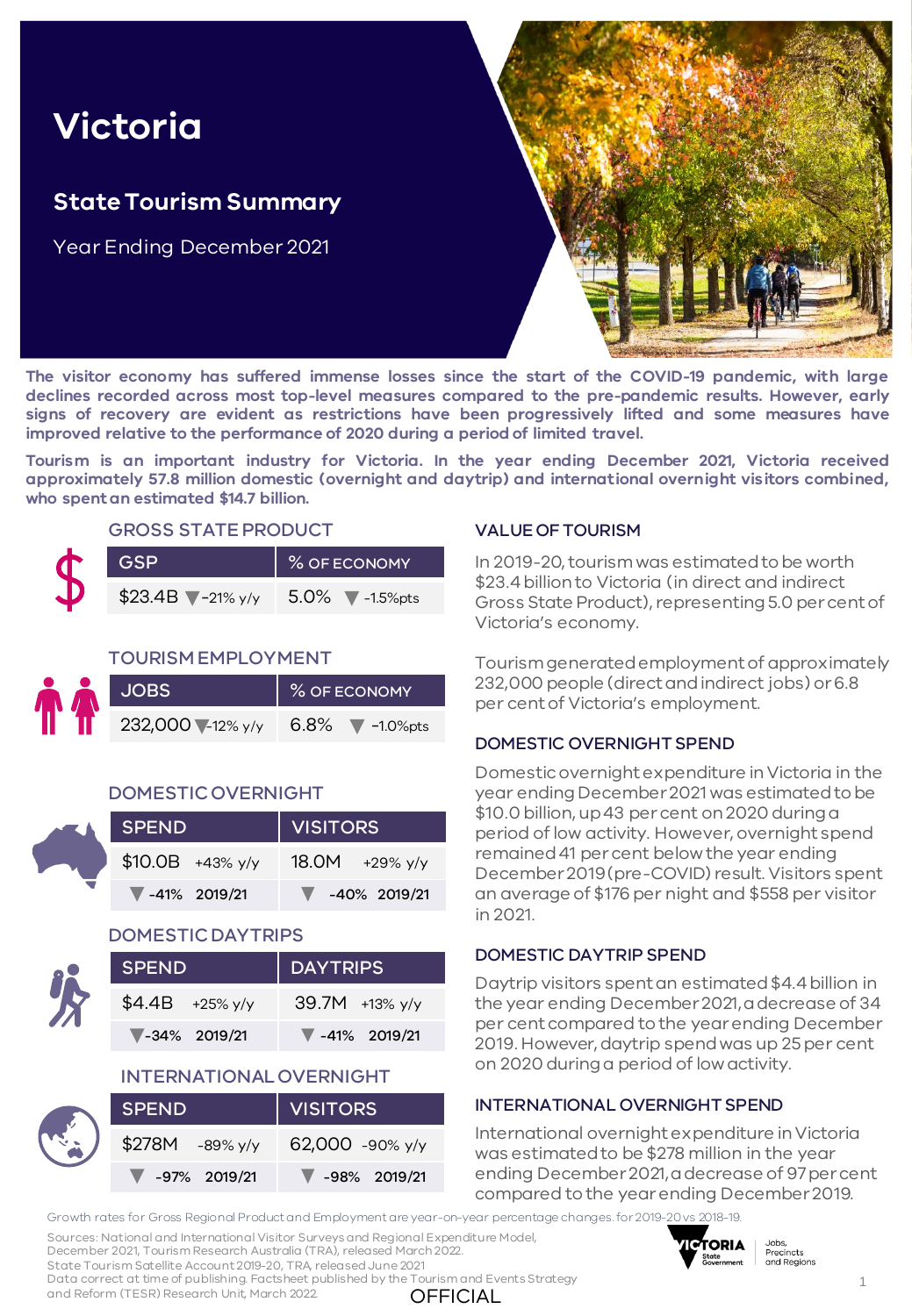## **Victoria**

#### **Key Regional Tourism Statistics**

| <b>Tourism Economic Contribution</b> | 2014-15 | 2015-16 | 2016-17 | 2017-18 | 2018-19 | 2019-20 | <b>YOY</b><br>change<br>$(2019-20)$<br>$(\%)$ |
|--------------------------------------|---------|---------|---------|---------|---------|---------|-----------------------------------------------|
| <b>Gross State Product (GSP)</b>     |         |         |         |         |         |         |                                               |
| Direct GSP (\$m)                     | 10,519  | 11,384  | 12,429  | 13,279  | 14,785  | 12,030  | $-19%$                                        |
| Indirect GSP (\$m)                   | 10,884  | 11,672  | 12,799  | 13,685  | 14,728  | 11,372  | $-23%$                                        |
| Total GSP (\$m)                      | 21,404  | 23,056  | 25,229  | 26,964  | 29,513  | 23,402  | $-21%$                                        |
| Direct GSP (%)                       | 2.8%    | 2.9%    | 3.0%    | 3.1%    | 3.3%    | 2.6%    | $-0.7%$ pts                                   |
| Indirect GSP (%)                     | 2.9%    | 3.0%    | 3.1%    | 3.2%    | 3.2%    | 2.4%    | $-0.8%$ pts                                   |
| Total GSP (%)                        | 5.7%    | 6.0%    | 6.2%    | 6.2%    | 6.5%    | 5.0%    | $-1.5%$ pts                                   |
| <b>Persons Employed</b>              |         |         |         |         |         |         |                                               |
| Direct Employment (000s)             | 143.3   | 149.4   | 163.0   | 171.0   | 179.7   | 166.5   | $-7%$                                         |
| Indirect Employment (000s)           | 61.0    | 65.8    | 72.1    | 77.0    | 83.5    | 65.5    | $-22%$                                        |
| <b>Total Employment (000s)</b>       | 204.3   | 215.2   | 235.1   | 248.0   | 263.3   | 232.0   | $-12%$                                        |
| Direct Employment (%)                | 4.8%    | 4.9%    | 5.2%    | 5.3%    | 5.3%    | 4.9%    | $-0.4%$ pts                                   |
| Indirect Employment (%)              | 2.1%    | 2.2%    | 2.3%    | 2.4%    | 2.5%    | 1.9%    | $-0.6%$ pts                                   |
| Total Employment (%)                 | 6.9%    | 7.1%    | 7.4%    | 7.6%    | 7.8%    | 6.8%    | $-1.0%$ pts                                   |

| <b>Visitors, Nights and Expenditure</b>        | <b>YE Dec</b><br>2016 | <b>YE Dec</b><br>2017 | <b>YE Dec</b><br>2018 | <b>YE Dec</b><br>2019 | <b>YE Dec</b><br>2020 | <b>YE Dec</b><br>2021 | <b>YOY</b><br>change<br>(YE Dec<br>2020-21)<br>$(\%)$ | 2 year<br>change<br>(YE Dec<br>2019-21)<br>$(\%)$ | <b>YE Dec</b><br>2021<br><b>Share</b><br><b>Total</b> |
|------------------------------------------------|-----------------------|-----------------------|-----------------------|-----------------------|-----------------------|-----------------------|-------------------------------------------------------|---------------------------------------------------|-------------------------------------------------------|
| <b>Domestic</b>                                |                       |                       |                       |                       |                       |                       |                                                       |                                                   |                                                       |
| Daytrip visitors (000's)                       | 48,546                | 52,796                | 56,047                | 67,483                | 35,079                | 39,742                | 13%                                                   | $-41%$                                            | 68.8%                                                 |
| Overnight visitors (000's)                     | 21,927                | 25,250                | 26,218                | 29,748                | 13,963                | 17,951                | 29%                                                   | $-40%$                                            | 31.1%                                                 |
| Total domestic visitors (000's)                | 70,473                | 78,046                | 82,265                | 97,231                | 49,041                | 57,693                | 18%                                                   | $-41%$                                            | 99.9%                                                 |
| Visitor nights (000's)                         | 64,497                | 71,933                | 74,887                | 83,510                | 46,232                | 56,951                | 23%                                                   | $-32%$                                            | 94.8%                                                 |
| Length of stay (nights)                        | 2.9                   | 2.8                   | 2.9                   | 2.8                   | 3.3                   | 3.2                   |                                                       |                                                   |                                                       |
| Daytrip Expenditure (\$m)                      | 4,656                 | 5,291                 | 5,546                 | 6,671                 | 3,506                 | 4,375                 | 25%                                                   | $-34%$                                            | 29.8%                                                 |
| Daytrip spend per trip                         | 96                    | 100                   | 99                    | 99                    | 100                   | 110                   |                                                       |                                                   |                                                       |
| Domestic Overnight Expenditure (\$m)           | 12,216                | 13,883                | 15,018                | 16,978                | 6.992                 | 10,010                | 43%                                                   | $-41%$                                            | 68.3%                                                 |
| Domestic Overnight Spend per Visitor (\$)      | 557                   | 550                   | 573                   | 571                   | 501                   | 558                   |                                                       |                                                   |                                                       |
| Domestic Overnight Spend per Night (\$)        | 189                   | 193                   | 201                   | 203                   | 151                   | 176                   |                                                       |                                                   |                                                       |
| Total Domestic Expenditure (\$m)               | 16,873                | 19.174                | 20.564                | 23,649                | 10,498                | 14,386                | 37%                                                   | $-39%$                                            | 98.1%                                                 |
| International                                  |                       |                       |                       |                       |                       |                       |                                                       |                                                   |                                                       |
| Overnight visitors (000's)                     | 2,653                 | 2,884                 | 3,039                 | 3,138                 | 615                   | 62                    | $-90%$                                                | $-98%$                                            | 0.1%                                                  |
| Visitor nights (000's)                         | 62,673                | 65,557                | 72,872                | 73,064                | 19,599                | 3,134                 | $-84%$                                                | $-96%$                                            | 5.2%                                                  |
| Length of stay (nights)                        | 23.6                  | 22.7                  | 24.0                  | 23.3                  | 31.9                  | 50.7                  |                                                       |                                                   |                                                       |
| International Overnight Expenditure (\$m)      | 6,791                 | 7,500                 | 8,466                 | 8,826                 | 2,466                 | 278                   | $-89%$                                                | $-97%$                                            | 1.9%                                                  |
| International Overnight Spend per Visitor (\$) | 2,559                 | 2,600                 | 2.786                 | 2,813                 | 4,009                 | 4,504                 |                                                       |                                                   |                                                       |
| International Overnight Spend per Night (\$)   | 108                   | 114                   | 116                   | 121                   | 126                   | 89                    |                                                       |                                                   |                                                       |
| <b>TOTALS</b>                                  |                       |                       |                       |                       |                       |                       |                                                       |                                                   |                                                       |
| Visitors (000's)                               | 73,127                | 80,930                | 85,304                | 100,369               | 49,656                | 57,755                | 16%                                                   | $-42%$                                            |                                                       |
| Visitor nights (000's)                         | 127,170               | 137,490               | 147,759               | 156,574               | 65,831                | 60,085                | $-9%$                                                 | $-62%$                                            |                                                       |
| Expenditure (\$m)                              | 23,664                | 26,674                | 29,030                | 32,475                | 12,965                | 14,664                | 13%                                                   | $-55%$                                            |                                                       |

Sources: National and International Visitor Surveys and Regional Expenditure Model, December 2021, TRA, released March 2022.

State Tourism Satellite Account 2019-20, TRA, released June 2021

Improvements in the NVS methodology has resulted in a break in series. Please use caution when comparing 2020 results with previous time periods and releases.

For further information on methodology changes and impacts refer to the TRA NVS Methodology. Note: Figures noted as '-' are under the publishable threshold.

Factsheet published by the TESR Research Unit, March 2022



Jobs,<br>Precincts<br>and Regions